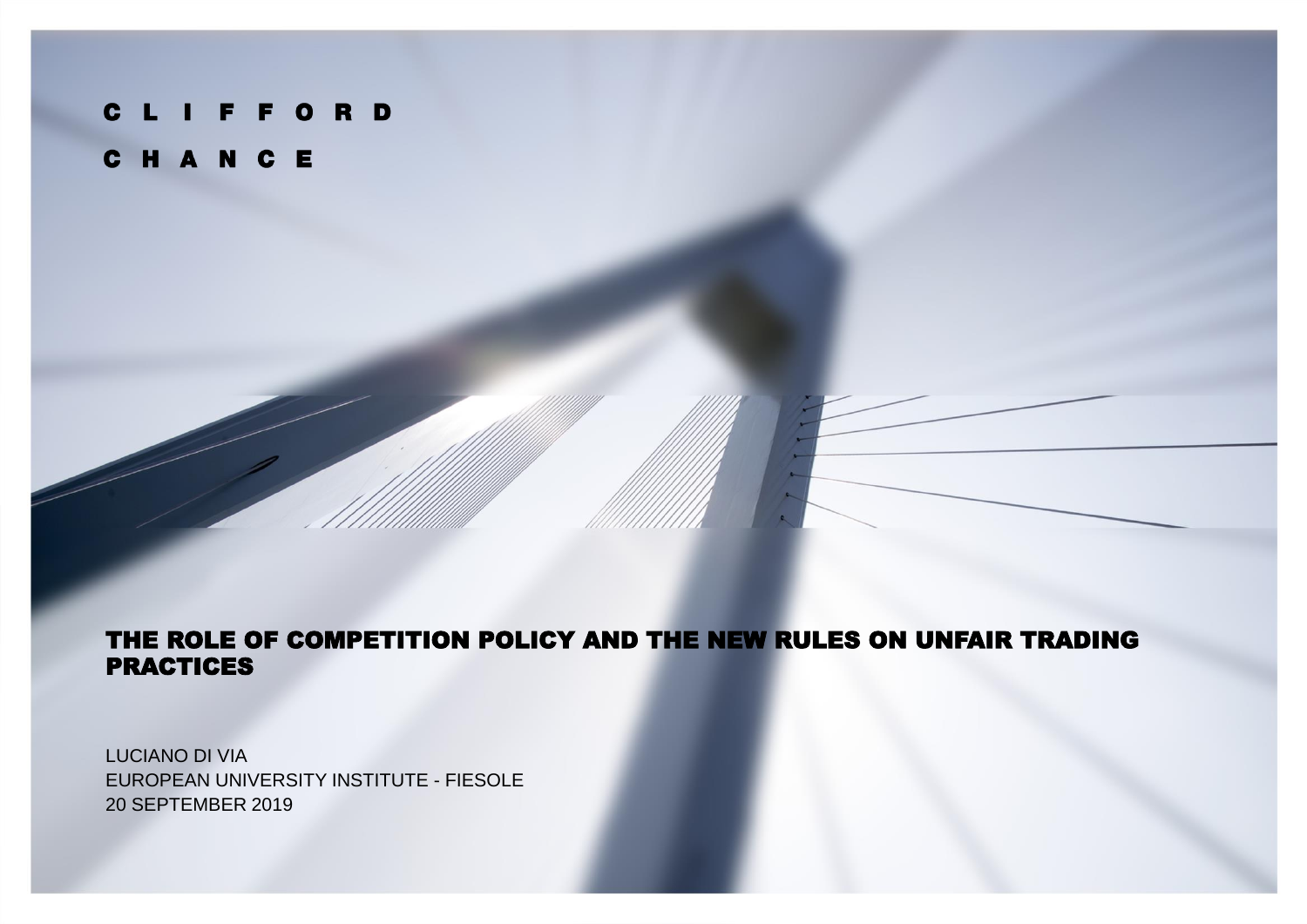# INTRODUCTION

- ❑ The purpose of this presentation is to address the following issues arising following the implementation of the Directive on UTPs in the agricultural and food supply chain ("**UTPs Directive**"):
	- **I. What interest is protected by UTPs Directive**? Should it be considered only a way of protecting, in a private law perspective, weaker contractual parties or is it aimed also at pursuing the protection of a public interest, namely the market?
	- **II. What is the relationship between UTPs and traditional legal instruments that pursue public interests** (antitrust and discipline to remedy market imbalances) already provided in MSs?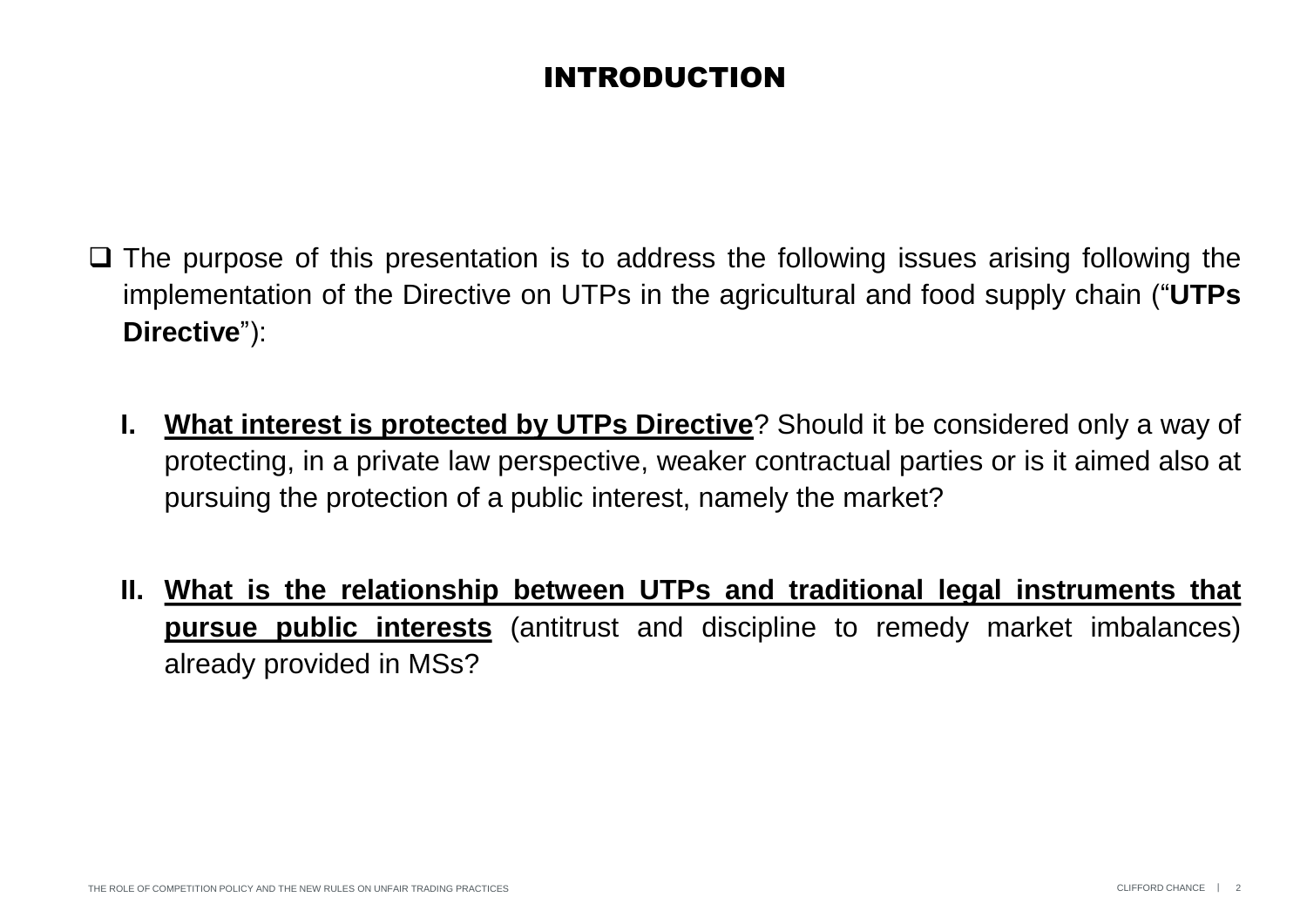- ❑ The legal basis of the Directive is Article 43(2) TFEU, which establishes the Common Agricultural Policy. However, nothing is specified in relation to the UTPs provisions as a tool to **pursue homogeneous conditions of competition** in the agricultural and food supply-chain. Is the protection of market guaranteed, given that public law protection is not clearly and expressly mentioned in the UTPs Directive?
- ❑ Is this approach consistent with national provisions that regulate fair trade in B2B relationships, which create a **link with the protection of competition/competitors and the protection of markets**?

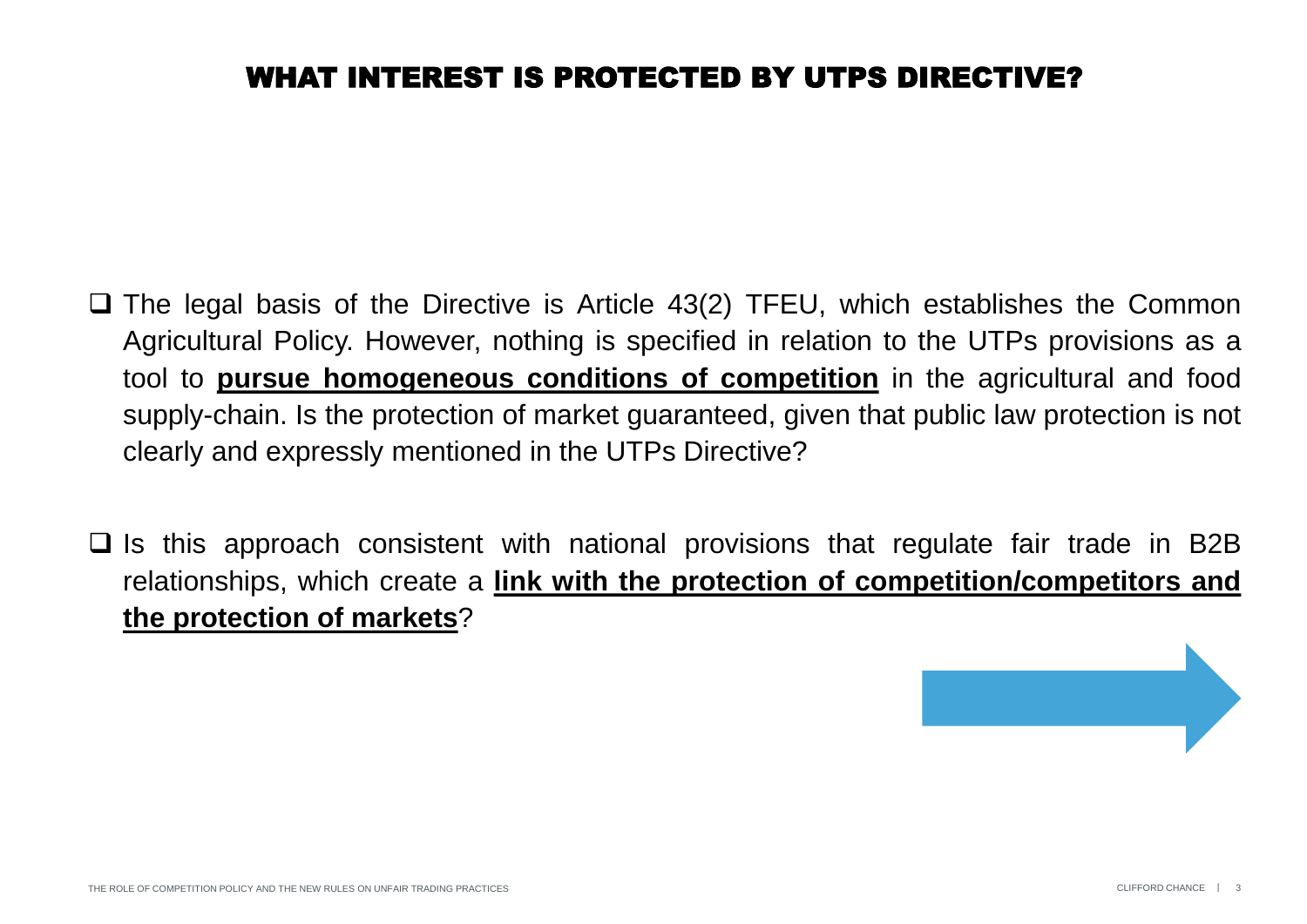### **FRANCE**

|    | <b>Legal Basis</b>                                                                                                                            | <b>Level of protection</b>                                                                                                                                                                                                                                                                                                | <b>Enforcement Authority</b>                                                                                                     |
|----|-----------------------------------------------------------------------------------------------------------------------------------------------|---------------------------------------------------------------------------------------------------------------------------------------------------------------------------------------------------------------------------------------------------------------------------------------------------------------------------|----------------------------------------------------------------------------------------------------------------------------------|
|    | From art. L440-1 to art. L442-11 of the<br>Code de commerce: regulating the<br>commercial relationships between<br>suppliers and distributors | Extensive for weaker contractual party<br>General sale terms must be laid down<br>in written and explicitly invoiced<br>Renegotiation of contracts > 3 months if<br>$\checkmark$<br>they regard products whose price can<br>easily fluctuate<br>Indication of mandatory<br>$\checkmark$<br>terms of<br>payment            | Direction générale de la Concurrence, de la<br>Consummation et de la Répression des<br><b>Fraudes of the Ministry of Economy</b> |
| Ш. | Art. L430-9 of the Code de commerce:<br>regulating UTPs that involve economic<br>dependence                                                   | Extensive for <b>weaker contractual party as</b><br>well as for the market<br>$\checkmark$ Stronger party may be obliged to modify,<br>complete or terminate, within a specified<br>period, all agreements and acts by which<br>the concentration of the economic power<br>which has permitted the abuses has<br>occurred | French Competition Authority (Autorité de<br>la Concurrence)                                                                     |
|    |                                                                                                                                               |                                                                                                                                                                                                                                                                                                                           |                                                                                                                                  |

The link between private and public protection is achieved by **entrusting to a public administration the safeguard of competition for the benefit of the market as a whole**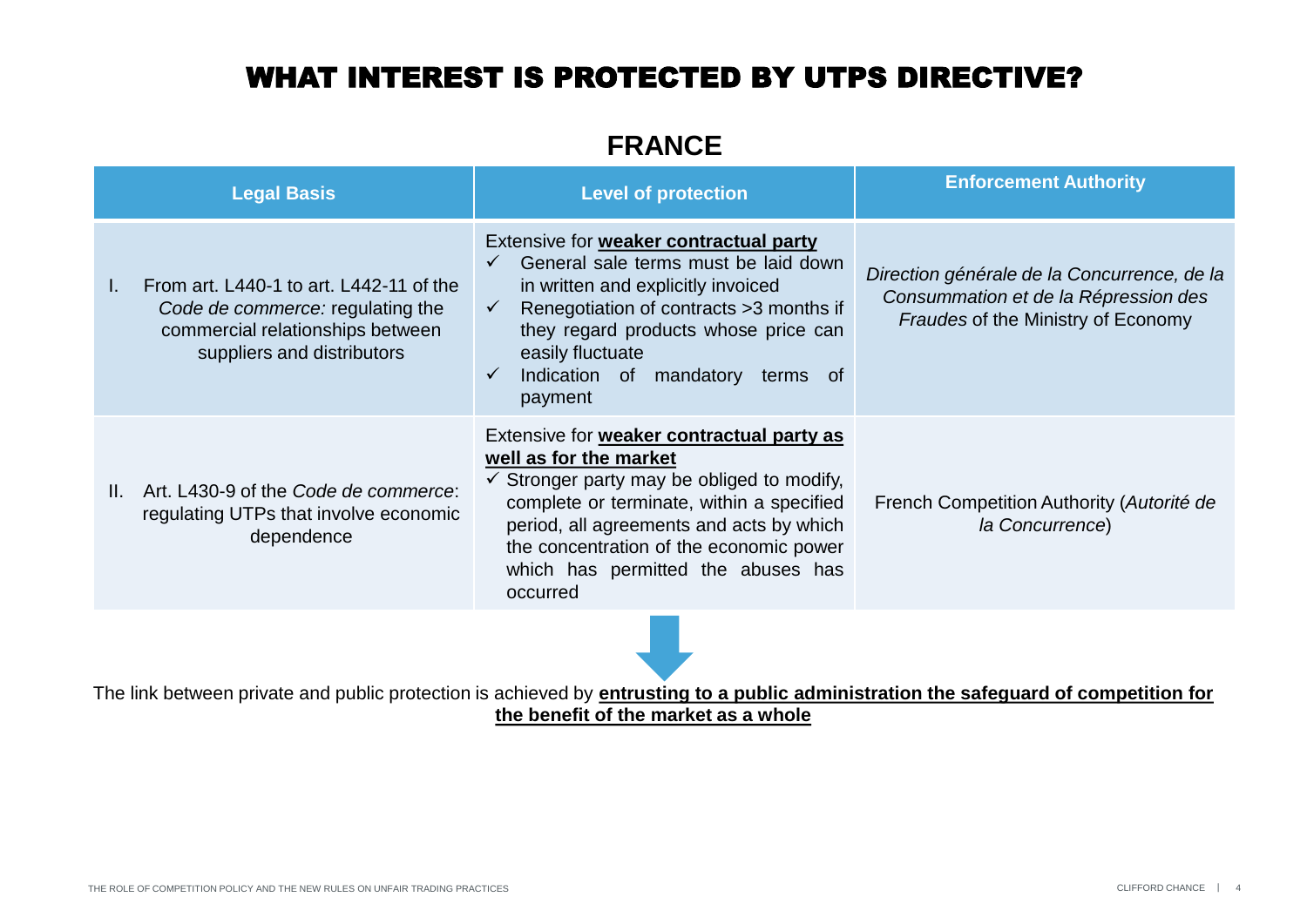## **GERMANY**

| <b>Legal basis</b>                                                                                                                               | <b>Level of protection</b>                                                                                       | <b>Enforcement Authority</b>                              |
|--------------------------------------------------------------------------------------------------------------------------------------------------|------------------------------------------------------------------------------------------------------------------|-----------------------------------------------------------|
| Standard competition law provisions:<br>$\Box$ Act against unfair competition<br>against<br>restraints<br>of<br>Act<br>competition<br><b>BGB</b> | Low for customers, as the protection<br>leverages on existing legislation on<br>competition against market power | <b>German Competition Authority</b><br>(Bundeskartellamt) |
|                                                                                                                                                  |                                                                                                                  |                                                           |

The link between private and public protection is achieved by sanctioning **abusive behaviours carried out by dominant undertakings** (unilateral practices)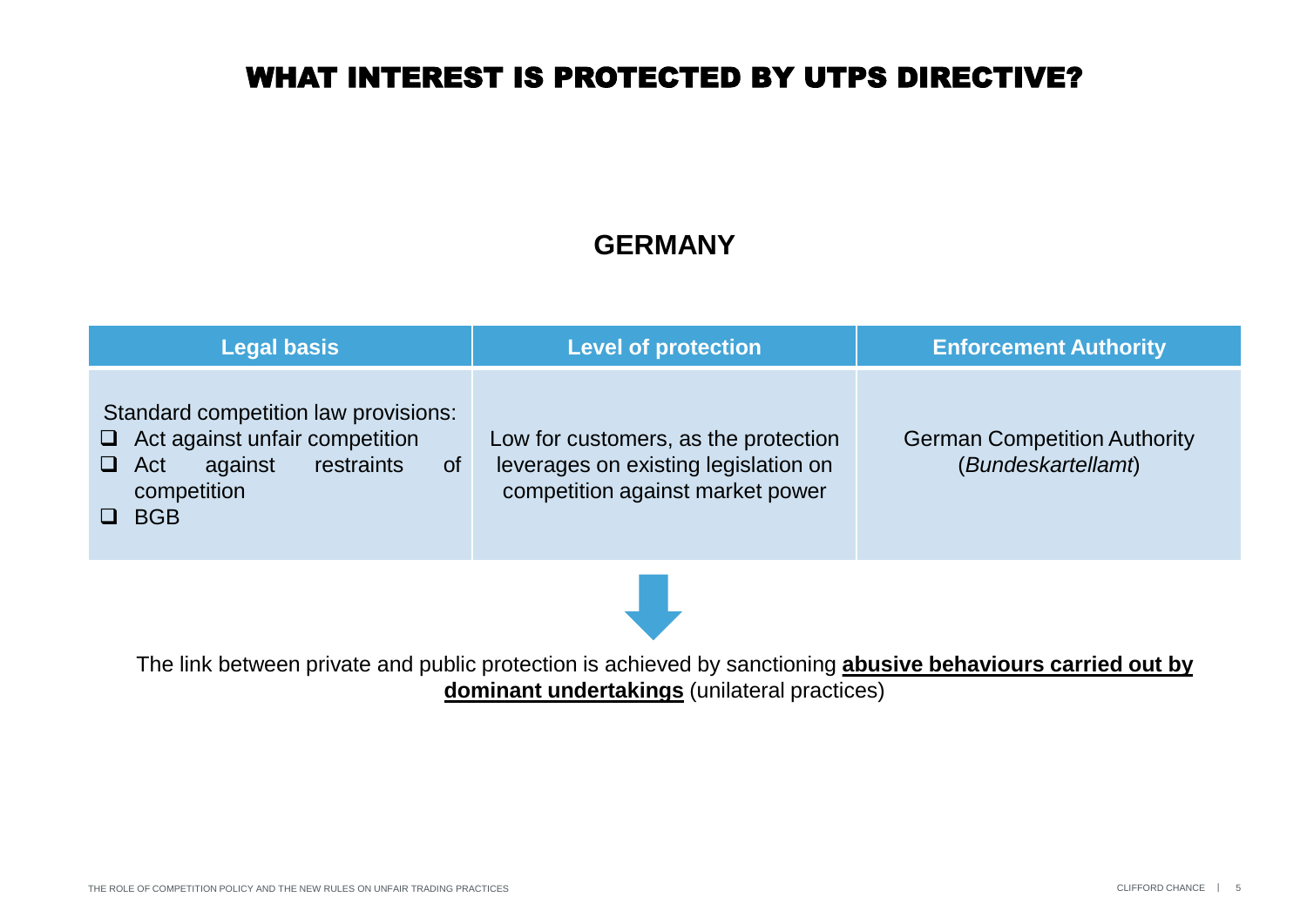**ITALY**

| <b>Legal basis</b>                                                                                                            | <b>Level of protection</b>                                                                                                                                                                                | <b>Enforcement Authority</b>                                                                                                           |
|-------------------------------------------------------------------------------------------------------------------------------|-----------------------------------------------------------------------------------------------------------------------------------------------------------------------------------------------------------|----------------------------------------------------------------------------------------------------------------------------------------|
| Art. 62, d.l. 1/2012, regulating the<br>L.<br>vertical supply relationships between<br>the food industry and the supply chain | Extensive for the weaker contractual<br><u>party</u><br>$\checkmark$ Agreements must in written form<br>A list of UTPs to be banned at all<br>times (so-called "blacklist")<br>Mandatory terms of payment | Italian Competition Authority (Autorità<br>Garante della Concorrenza e del Mercato)                                                    |
|                                                                                                                               | Extensive<br>for the <b>weaker contractual</b><br><u>party</u><br>$\checkmark$ The abuse of economic dependence<br>deems the agreement void                                                               | Civil judge                                                                                                                            |
| II. Art. 9, I. 192/1998, regulating the abuse<br>of economic dependence                                                       | Extensive for the market                                                                                                                                                                                  | Italian Competition Authority if the abuse<br>of economic dependence has relevance<br>for the protection of competition and<br>markets |
|                                                                                                                               |                                                                                                                                                                                                           |                                                                                                                                        |

The link between private protection and public protection of markets is achieved:

I. By defining "**significant imbalance**", namely the buyer power that a company can impose independently from the position of the contractual counterparty and linked to the capability of leveraging said position in the market

II. Entrusting to the Competition Authority the power to review the situation where the economic dependence **affects the whole market**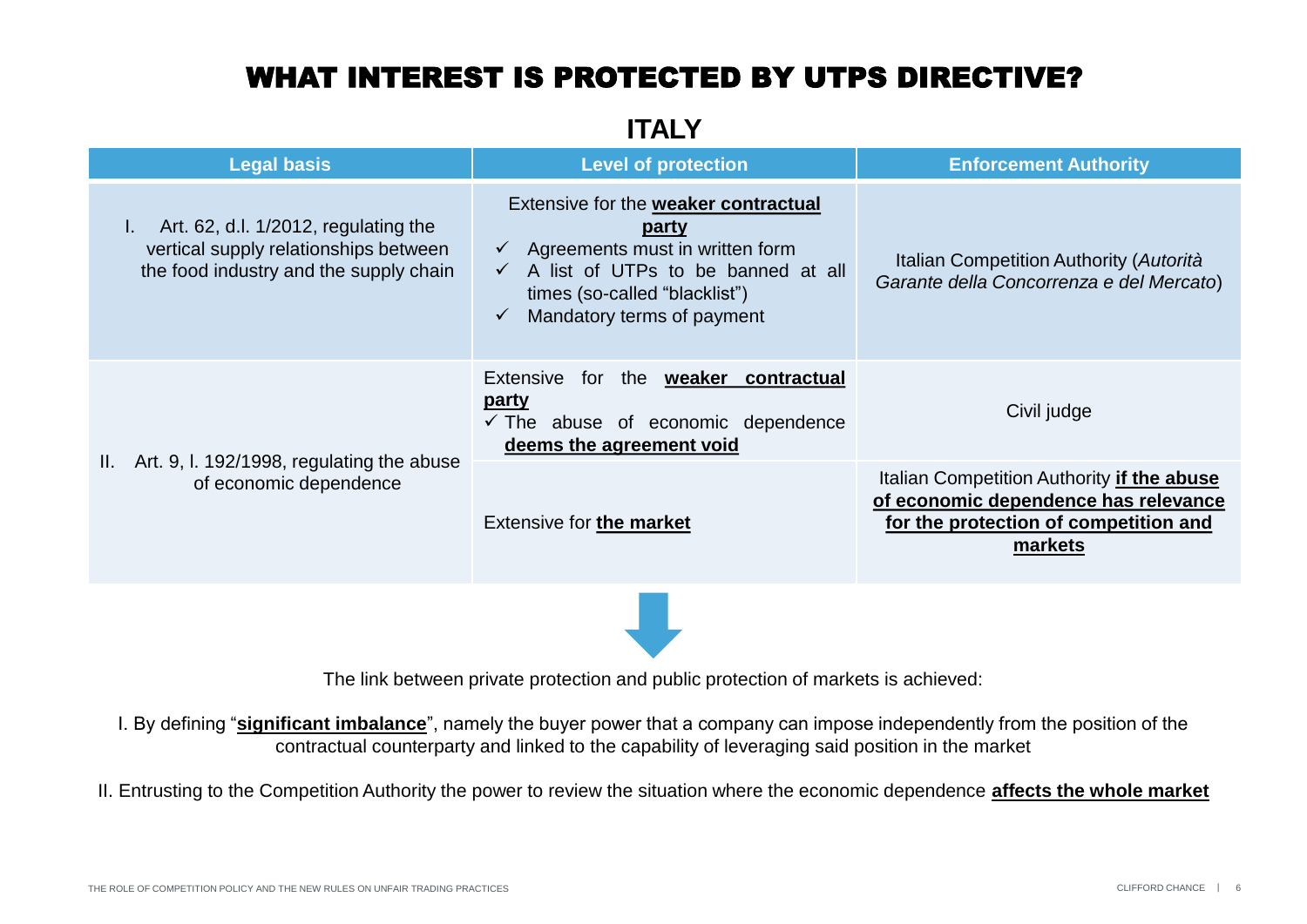### **UNITED KINGDOM**

| <b>Legal basis</b>                                                                                                                                                                                                      | <b>Level of protection</b>                                                                                                                                                                                                                                                                                                                                                                                                                                                    | <b>Enforcement Authority</b> |  |  |
|-------------------------------------------------------------------------------------------------------------------------------------------------------------------------------------------------------------------------|-------------------------------------------------------------------------------------------------------------------------------------------------------------------------------------------------------------------------------------------------------------------------------------------------------------------------------------------------------------------------------------------------------------------------------------------------------------------------------|------------------------------|--|--|
| Groceries Supply Code of Practice<br>adopted on 4 August 2009 by the<br>Department for Business, Energy &<br><b>Industrial Strategy,</b><br>regulating fair and lawful dealing between<br>retailers and their suppliers | Extensive for the <b>weaker contractual</b><br>party entering into supply agreements with<br>Designated Retailers (i. e. turnover<br>exceeding GBP 1 billion), by which<br>retailers:<br>must deal with supplier fairly and<br>$\checkmark$<br>lawfully<br>must not apply retroactive changes to<br>contracts<br>must not require a supplier to make<br>any payment in order to secure better<br>positioning<br>can only de-list a supplier for genuine<br>commercial reasons | Groceries Code Adjudicator   |  |  |
|                                                                                                                                                                                                                         |                                                                                                                                                                                                                                                                                                                                                                                                                                                                               |                              |  |  |

The link between private and public protection is achieved on the basis of a **threshold**, only on the dimension of the distributor, above which **it is presumed that negative effects on private relationships are likely to generate negative effects also on markets**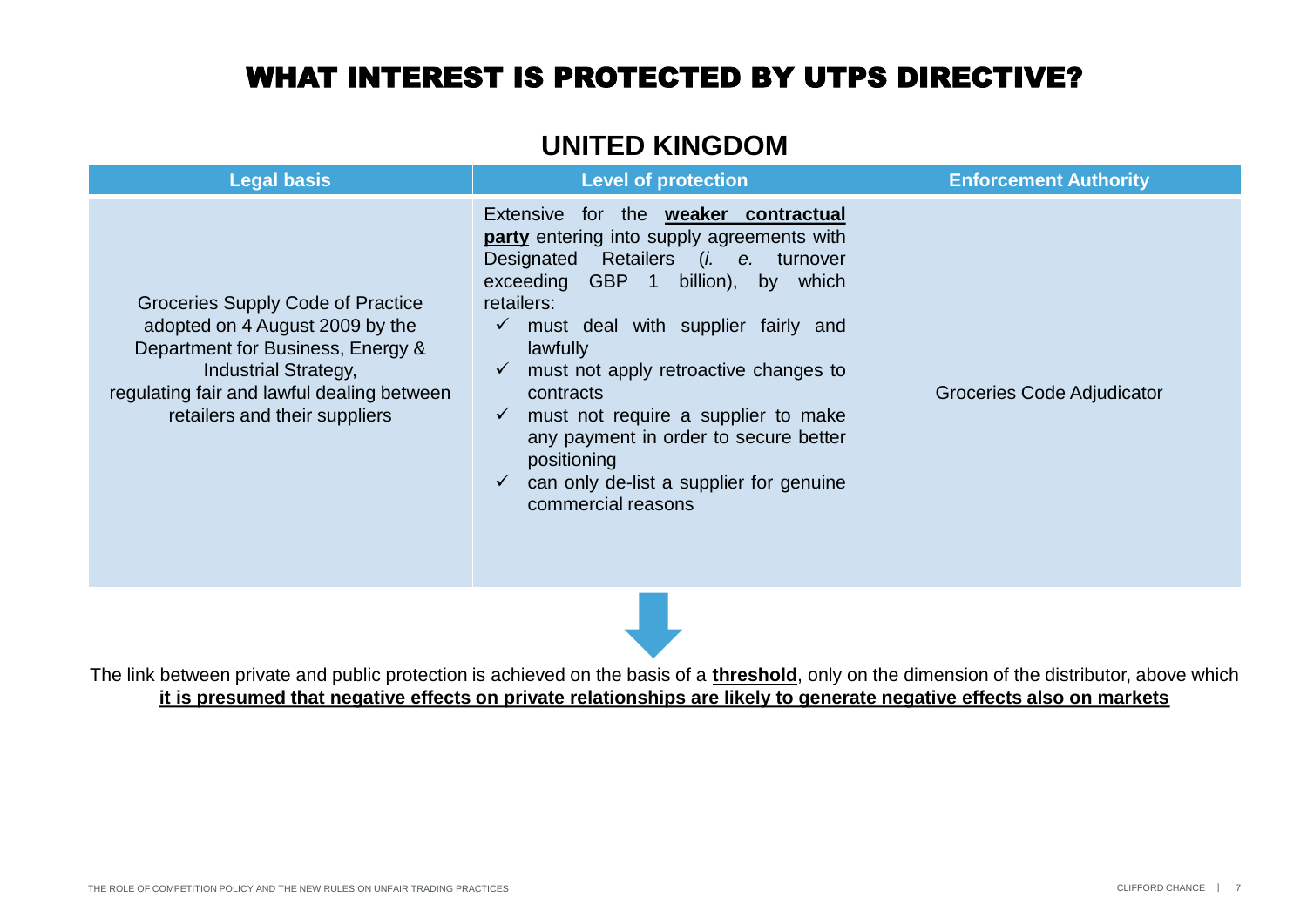❑ In the main national jurisdictions, protection for the weaker contractual party is connected to the impact on the market of the transaction through different tools:

#### **FRANCE**

I) Case 15-23547, in which the DGCCRF considered that the practices carried out on behalf of Leclerc by its central purchasing entity were unfair because it forced suppliers to lower the prices without any respective counterpart

II) Case 02-D-44, in which the French Competition Authority fined *Compagnie générale des Eaux* and *Lyonnaise des Eaux* because they exploited their economic dependence vis-à-vis certain common undertakings and consequently abused their joint dominant position

#### **GERMANY**

- Standard antitrust tools

- Case B2-58/09, in which the retailer EDEKA exploited its buyer power by imposing certain onerous contractual conditions as well as unlawful terms of payment to its suppliers, in breach of the provisions prohibiting conduct of dominant undertakings

#### **ITALY**

I) Case AL15 *Reso del pane nei supermarket*, in which the specific contractual relationships among suppliers and distributors have been anchored to market dynamics

II) So far, there are no cases of application of the provisions on the abuse of economic dependence in the agricultural and food supply-chain

#### **UNITED KINGDOM**

- Identification of a threshold for the distributor

-Case «Asda Stores Limited» of September 2017, in which the Designated Retailer Asda modified the supply agreements with its suppliers in breach of the principle of the general clause on fair dealing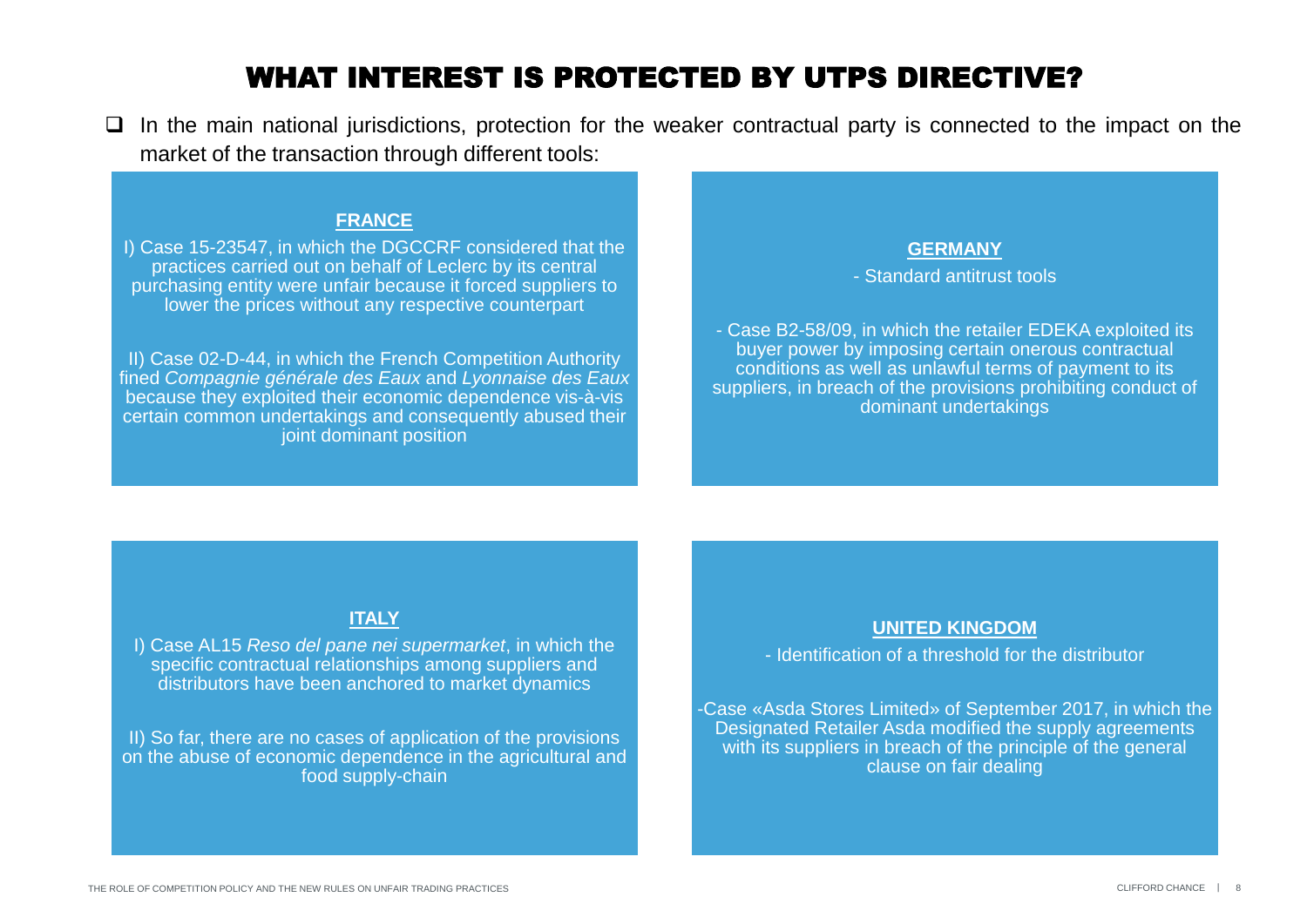- ❑ Being the thresholds for the application of the UTPs Directive based on turnover figures identified **simultaneously for both suppliers and distributors**, it could seem that the interest to be protected is only the contractual relationship in itself
- ❑ However, the UTPs Directive's focus is not the individual contractual relationship, but the impact to be generated on the market by **a series** of relationships (based on the imbalance above)
- ❑ Therefore, the UTPs Directive is integrated in the broader system of national provisions on UTPs, although it is formally intended to tackle private relationships, **its final purpose should be the protection of the agricultural and food markets**, which are deserving particular and reinforced legal protection
- ❑ As a consequence, the main interest to be protected is the general market "equilibrium", which is the final purpose of the competition policy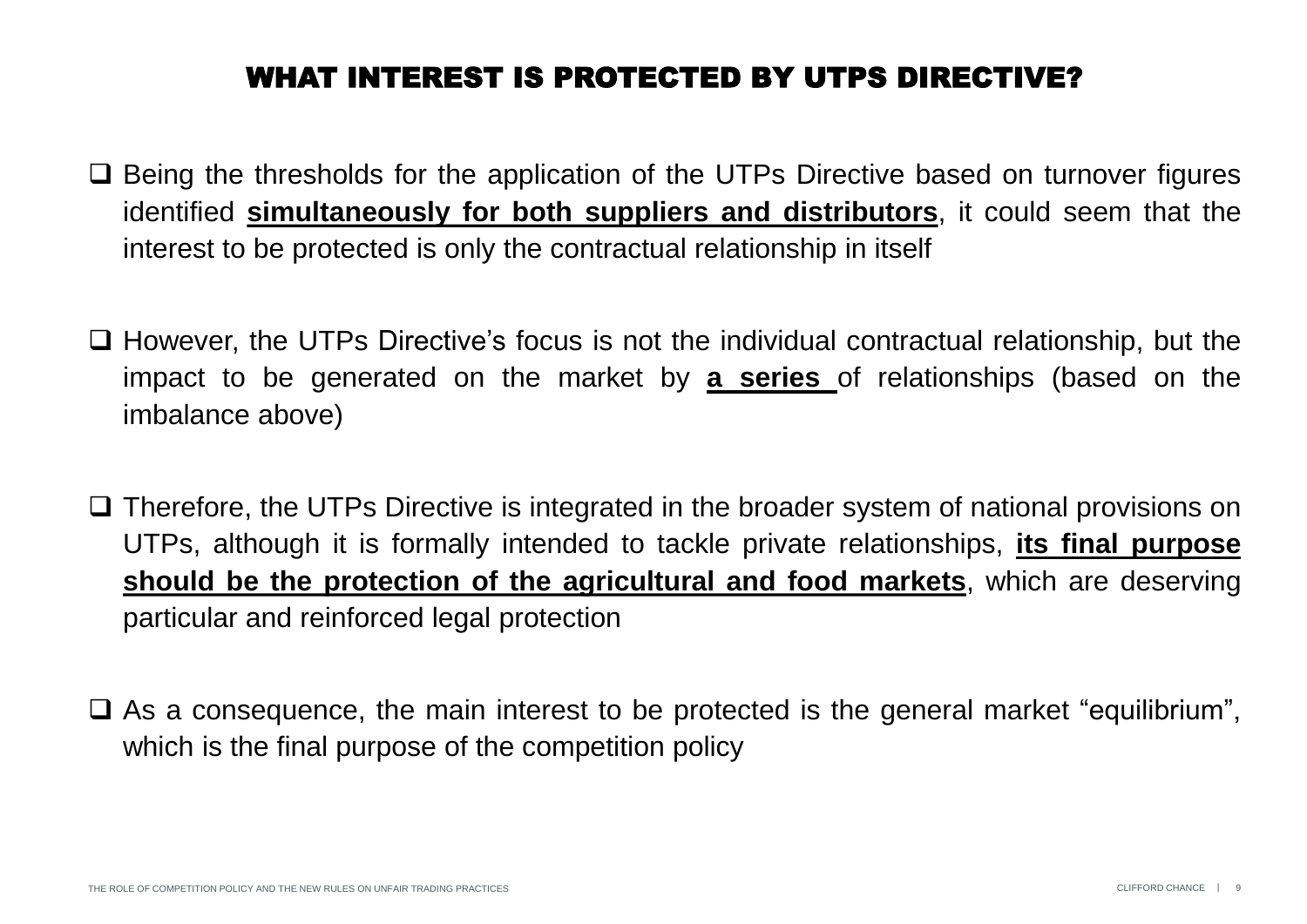### **a) UTPs and "pure" antitrust**

❑ In "pure" antitrust, unilateral conducts become unlawful if the undertaking enjoys a dominant position and if it exploits such dominant position on the relevant market

❑ However, not every behaviour by a dominant undertaking is unlawful, in particular if:

- $\checkmark$  competitive conditions on downstream markets are not affected by the behaviour of the dominant undertaking
- $\checkmark$  no reductions or limitations in output/innovation occur
- $\checkmark$  eventual efficiencies are passed-on below the supply-chain
- ❑ **Is the UTPs Directive able to intervene in these cases where "pure" antitrust cannot be enforced** (for instance, because a dominant position cannot be detected or there is no effects stemming from the dominant company's abuse)?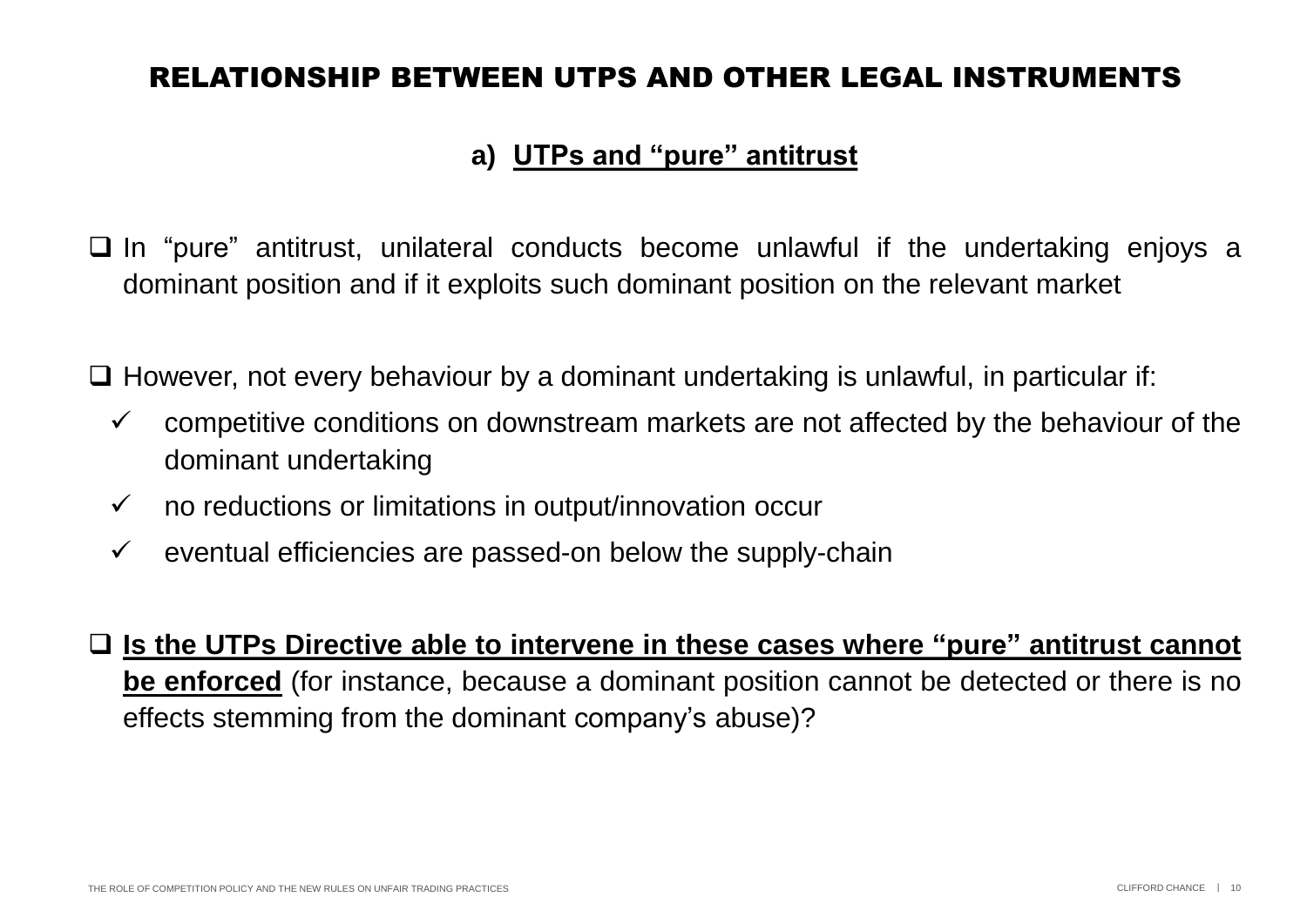❑ Abuse of dominance provisions applied in relation to the agricultural and food supply-chain:

### **A484 – Unilever/Distribuzione gelati**

Abusive exploitation of market power consisting in using clauses aimed at maintaining the exclusivity of supplies at the customer base

### **A224 – Coca-Cola Italia**

Abusive behaviour carried out through the imposition of clauses that aimed at imposing the modalities of how the products were displayed in the distributors' sales point



These cases could have been scrutinized **also under UTPs provisions** for the following reasons:

- $\checkmark$  exploitative abuses carried out by stronger parties (suppliers) against weaker parties (distributors)
- ✓ abuses were carried out in the context of a **vertical relationship**
- ✓ dominant companies' products are **must-have products** from the distributors' standpoint
- $\checkmark$  abuses had relevance not only in the context of the contractual relationship between suppliers and distributors, but **for the entire market**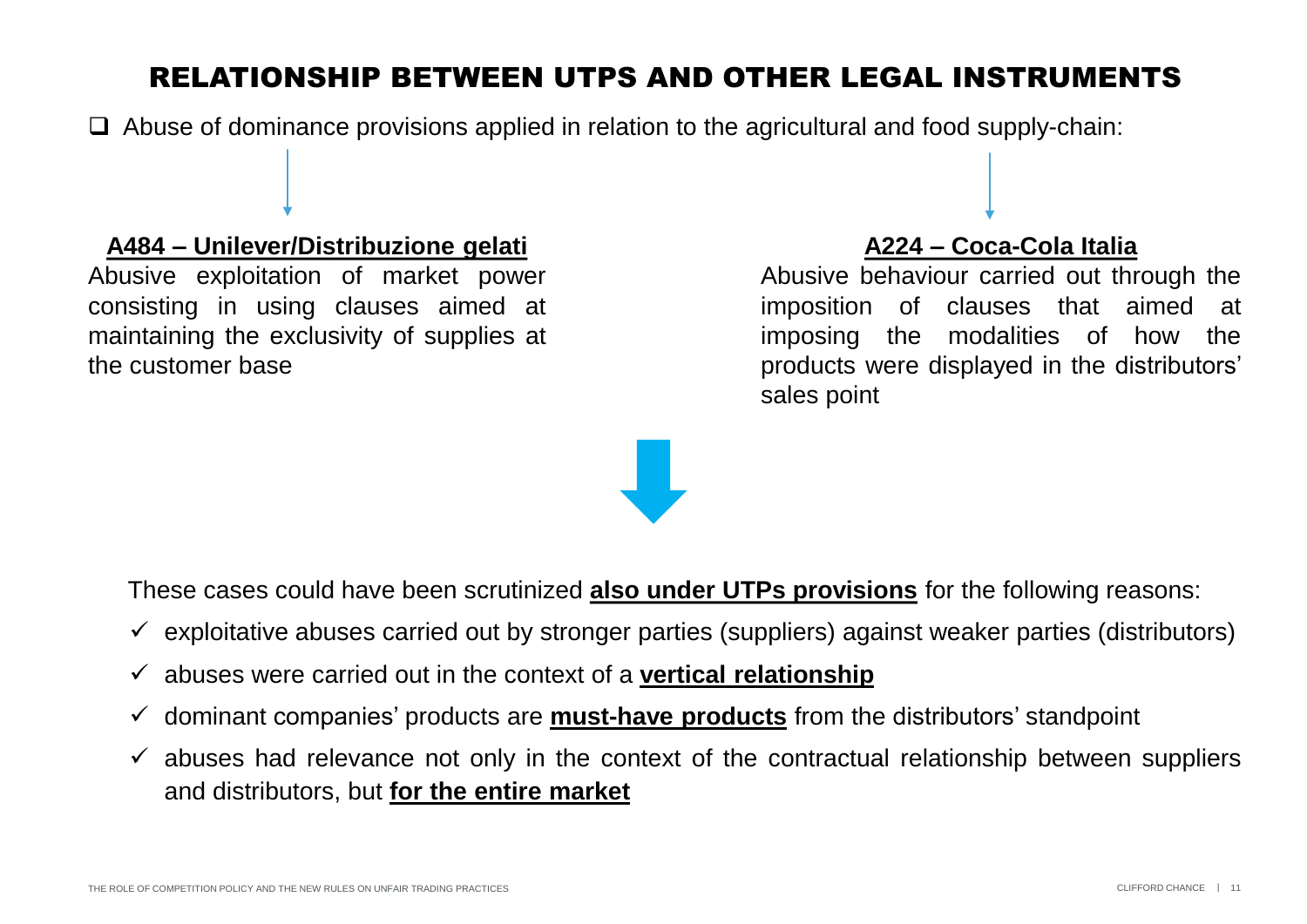❑ However, **the opposite cannot be inferred**:

#### **AL15 – Reso del pane nei supermarket**

Contractual clauses imposed by retailers to their suppliers of bread were unfair because aimed at imposing excessive and burdensome conditions without any counter performance



### **AL21 – Sale prices of milk in Sardinia**

The price at which processors purchased raw milk from farmers was below the average cost of production

These cases **could not have been scrutinized** also under "pure" antitrust because:

 $\checkmark$  certain behaviours have relevance for both UTPs provisions and "pure" antitrust (see for instance below-cost sales occurred in Proceedings AL21), **BUT**

### ✓ **it was not possible to find a dominant position on the relevant market**, **therefore no harm to competition could have been detected**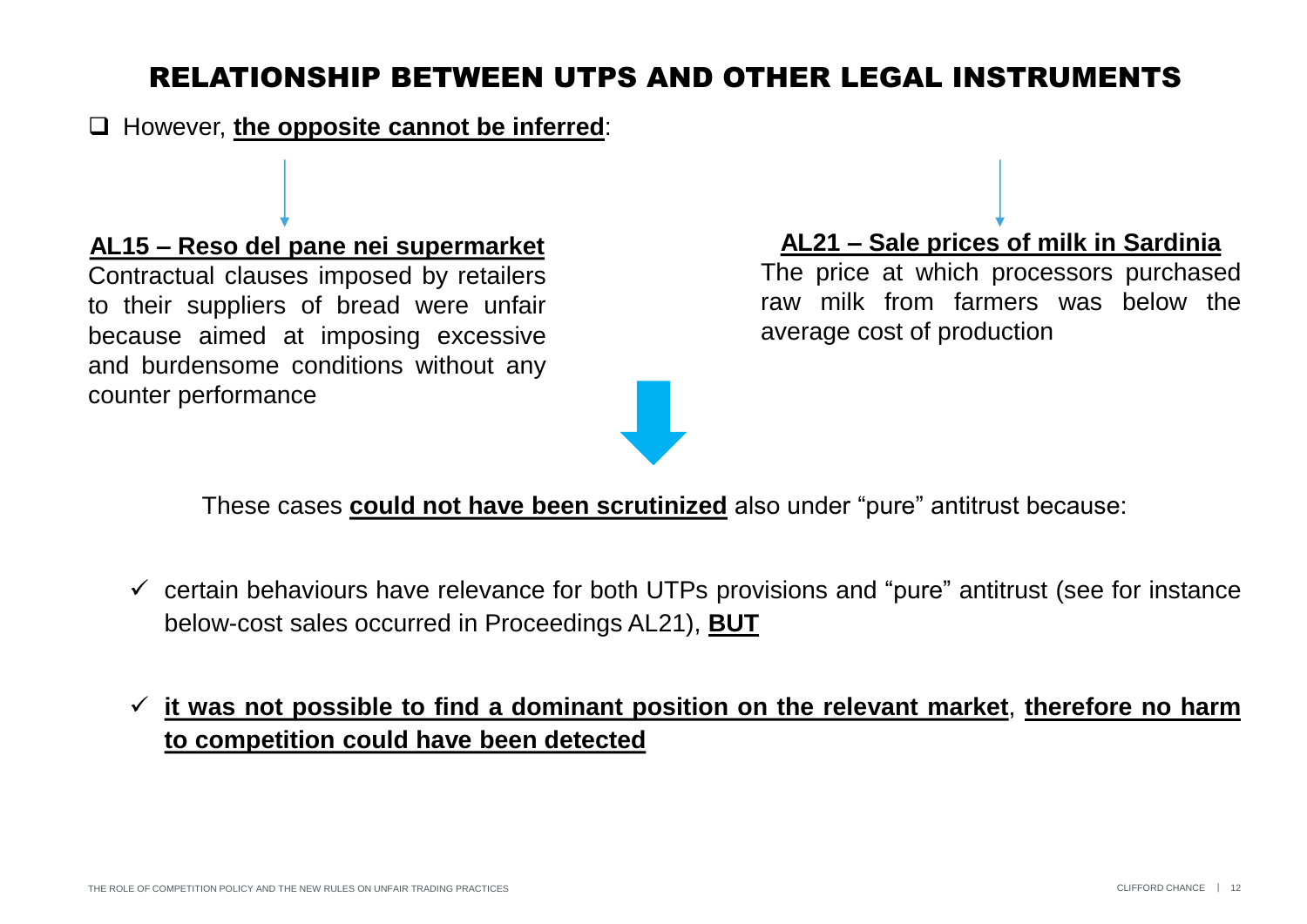- ❑ "Pure" antitrust does not cover the full range of behaviours that can be sanctioned under the UTPs Directive. In this regard, the UTPs Directive introduces effective tools, as the new provisions are able to detect cases which would have not been analysed under the abuse of dominance rules
- ❑ Therefore, there is **no substitutability** between the two legal instruments
- ❑ The added value of the UTPs Directive is the protection of the agricultural and food supply-chain by sanctioning a **wider spectrum of behaviours**, namely not only when it is possible to detect an abuse of dominance, but also when a position of dominance cannot be found but there is an unlawful exploitation of market power

Relationship of **complementarity**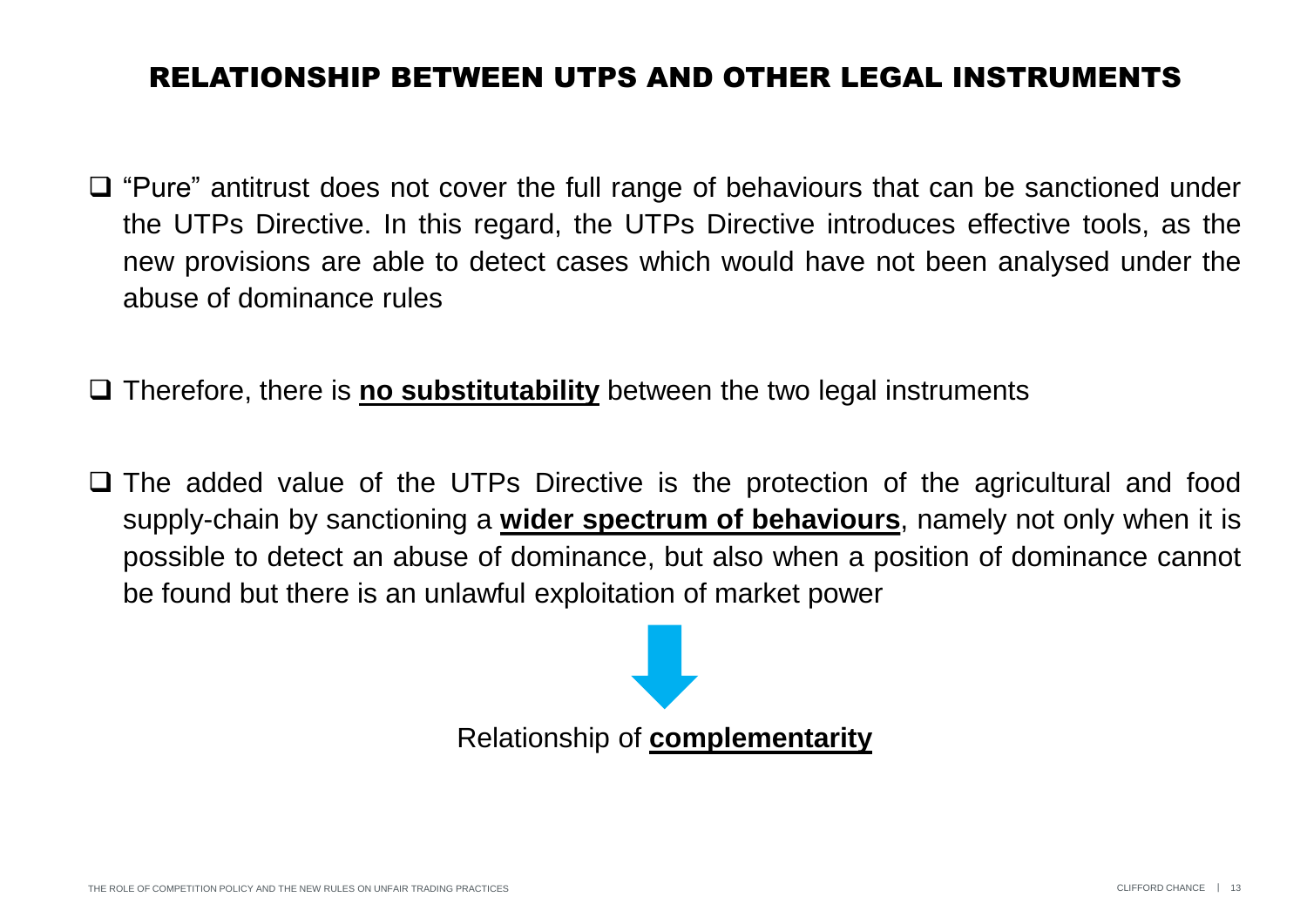### **b) UTPs and unfair commercial practices**

- ❑ Unfair commercial practices provisions under the Consumer Code tackle relationships between consumers and undertakings. They are relevant, in B2B relationships, only for micro-enterprises identified on the basis of the size figures provided at European level and namely:
	- $\checkmark$  less than 10 employees
	- $\checkmark$  turnover below 2 million FUR
- ❑ **Is there any overlap between UTPs Directive and unfair commercial practices** provisions, in particular when these latter are applied in relation to micro-enterprises ?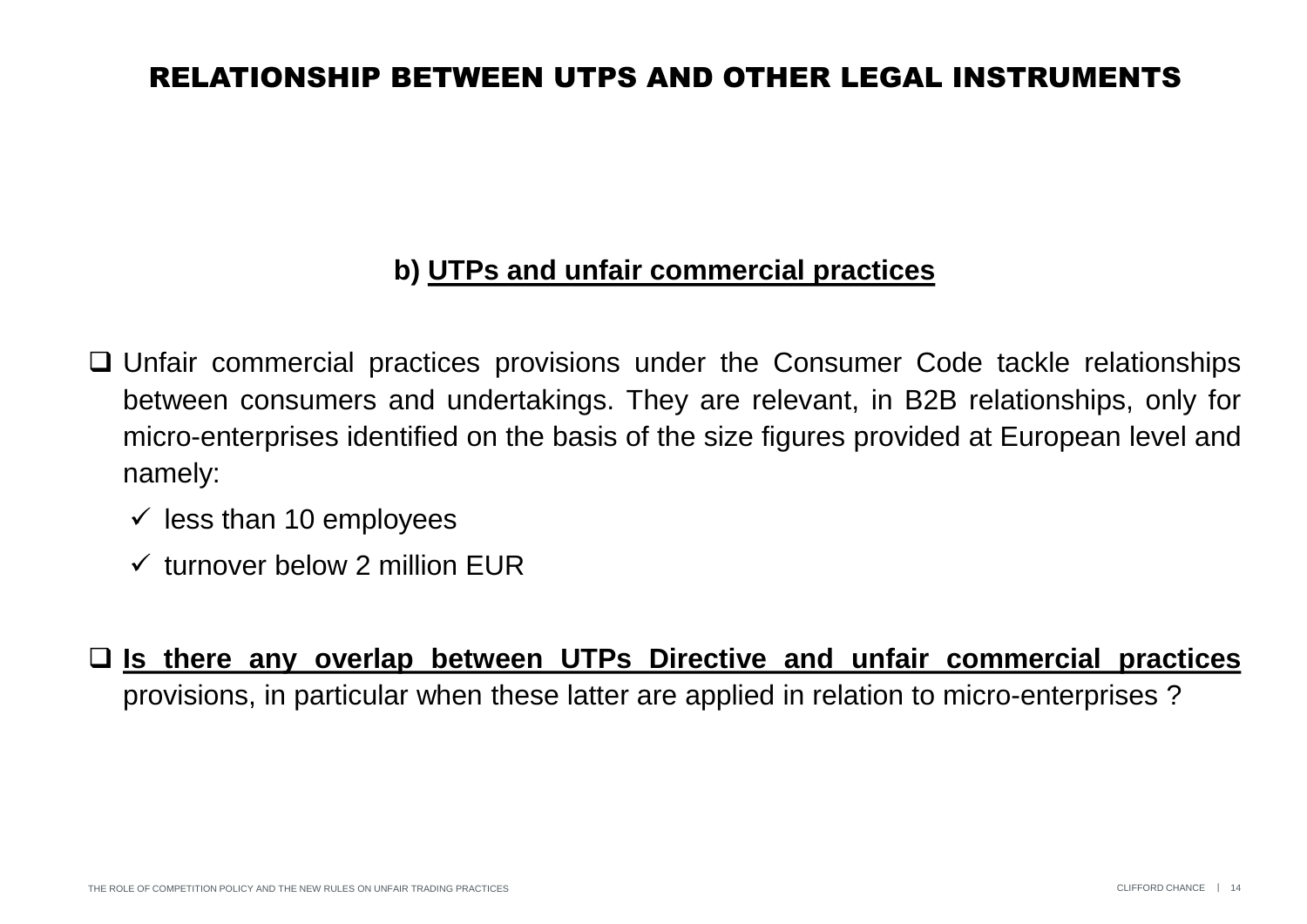- ❑ Looking at the national decisional practice related to the application of national UTPs provisions, it is possible to conclude that the weaker contractual parties protected by UTPs provisions **could have likely satisfied also the criteria to be classified as micro-enterprises**:
	- ✓ **AL12 – Eurospin/contractual conditions with suppliers**: suppliers harmed by the distributor had very small dimension in terms of overall size and turnover achieved;
	- ✓ **AL14 – Coop Italia/contractual conditions with suppliers**: tiny turnover achieved by the suppliers
	- ✓ **AL15 – Reso del pane nei supermarket** and **AL21 – Sale prices of milk in Sardinia**: suppliers were very small in terms of turnover, and were mostly comprised of family-managed companies
- ❑ Nonetheless, the test for applying the two is different: UTPs require a higher standard with the **existence of a significant imbalance** and a **link with the protection of market**, whereas unfair commercial practices provisions introduce the general principles of **honest market practice**, **good faith** in the trader's field of activity and **misleading practices**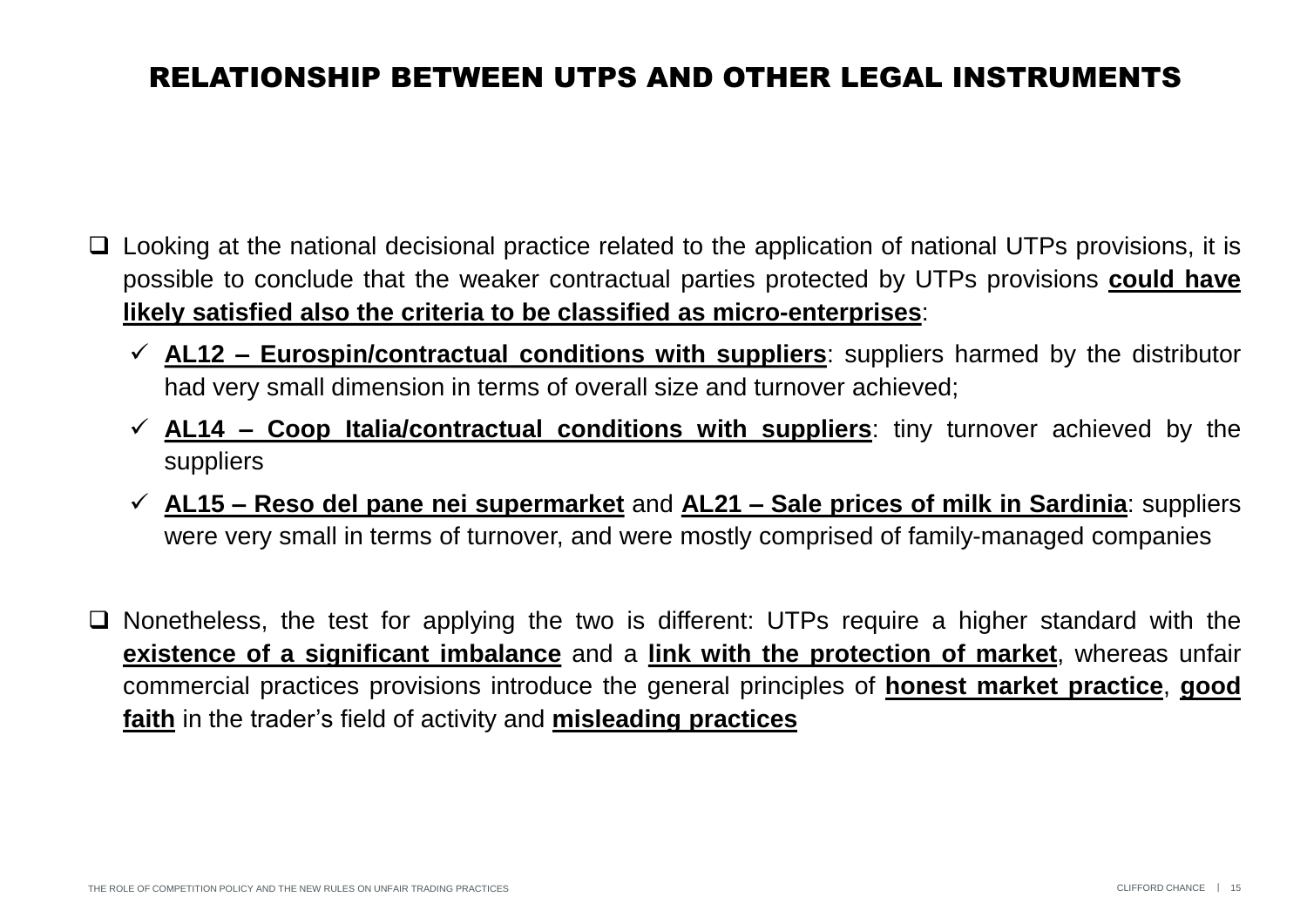- ❑ As for UTPs provisions, the criteria of **honest market practice**, **good faith** and **misleading practices** create the link between private contractual relationships and the public protection of the market:
	- $\checkmark$  in France and Italy the enforcement authority with competence on unfair commercial practices is the same of UTPs rules (*DGCCRF* in France and AGCM in Italy)
	- ✓ in Germany the *Bundeskartellamt* enforces unfair commercial practices when there are substantial, permanent or repeated infringements of consumer protection law provisions that will harm a large number of consumers, whereas Regional Courts have competence over specific behaviours violating the Act against unfair competition
	- $\checkmark$  in the UK the CMA oversees, as a general rule, unfair commercial practices that constitute misleading or comparative advertising
- ❑ Therefore, there is an overlap concerning UTPs and unfair commercial practices provisions with regards to the **subjective** (companies to which the rules apply) and the **objective** (interest protected by the body of rules) profile

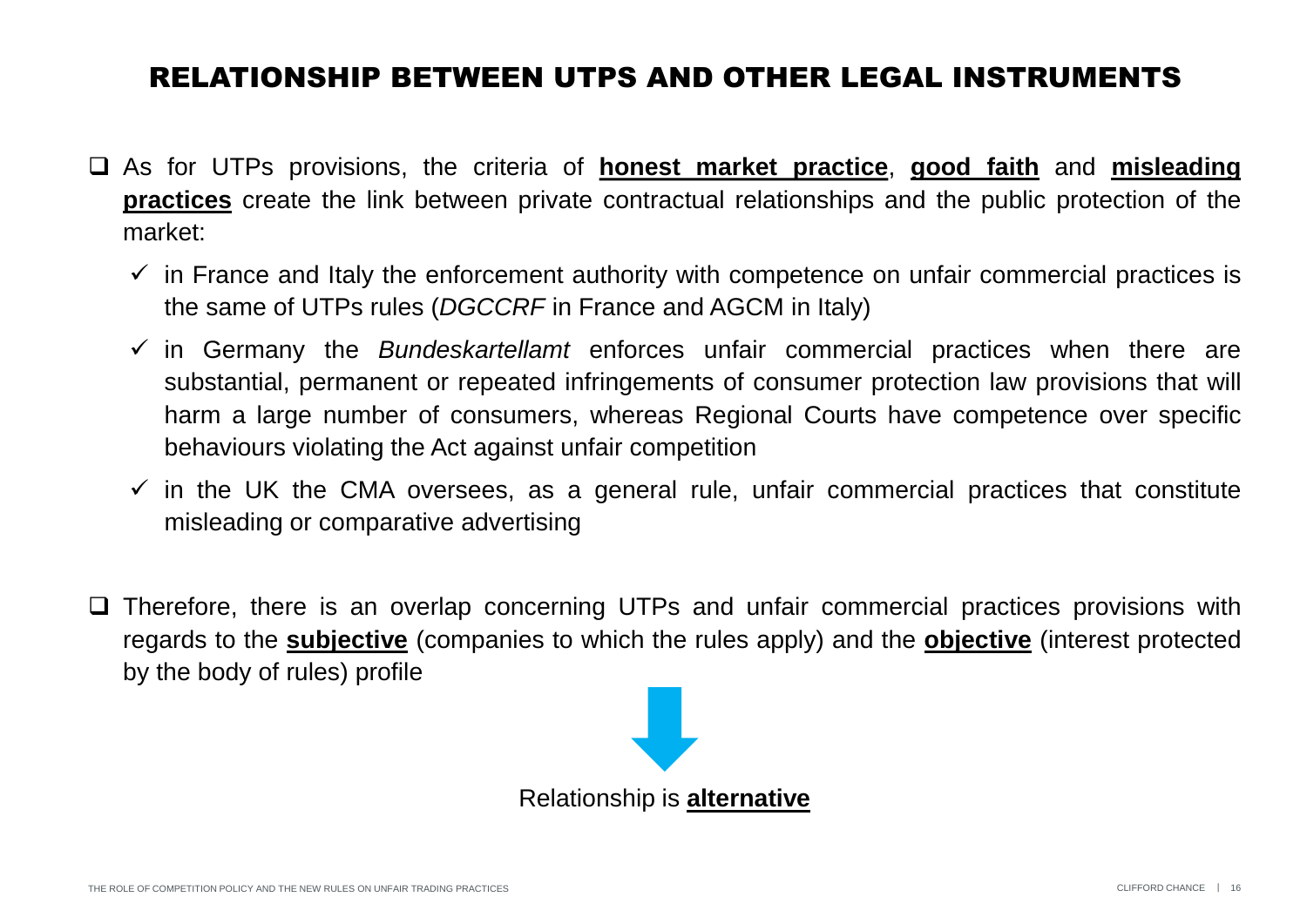# CONCLUSIONS

- ❑ The interest protected by UTPs Directive is only apparently belonging only to private law. In fact, UTPs provisions introduce rules to be applied with regard to the entire context of the market, and must be implemented and interpreted in line with the provisions already in force in Member States
- ❑ Therefore, the competence to enforce these provisions should be on the Competition Authorities, which are the best-placed public administrations to intervene on contractual relationships between operators in the agricultural and food supply-chain, and consequently are in charge of pursuing also the public protection of the market
- ❑ In this regard, the provisions concerning UTPs and other legal instruments pursuing public protection of the market are in a relationship of complementarity, in relation to "pure" antitrust, or of alternativity, in relation to the application of some unfair commercial practices provisions
- ❑ Accordingly, these different provisions are able to provide a consistent form of protection, having regard to the different burden of proof and the possibility to enforce different, but complementary, bodies of rules